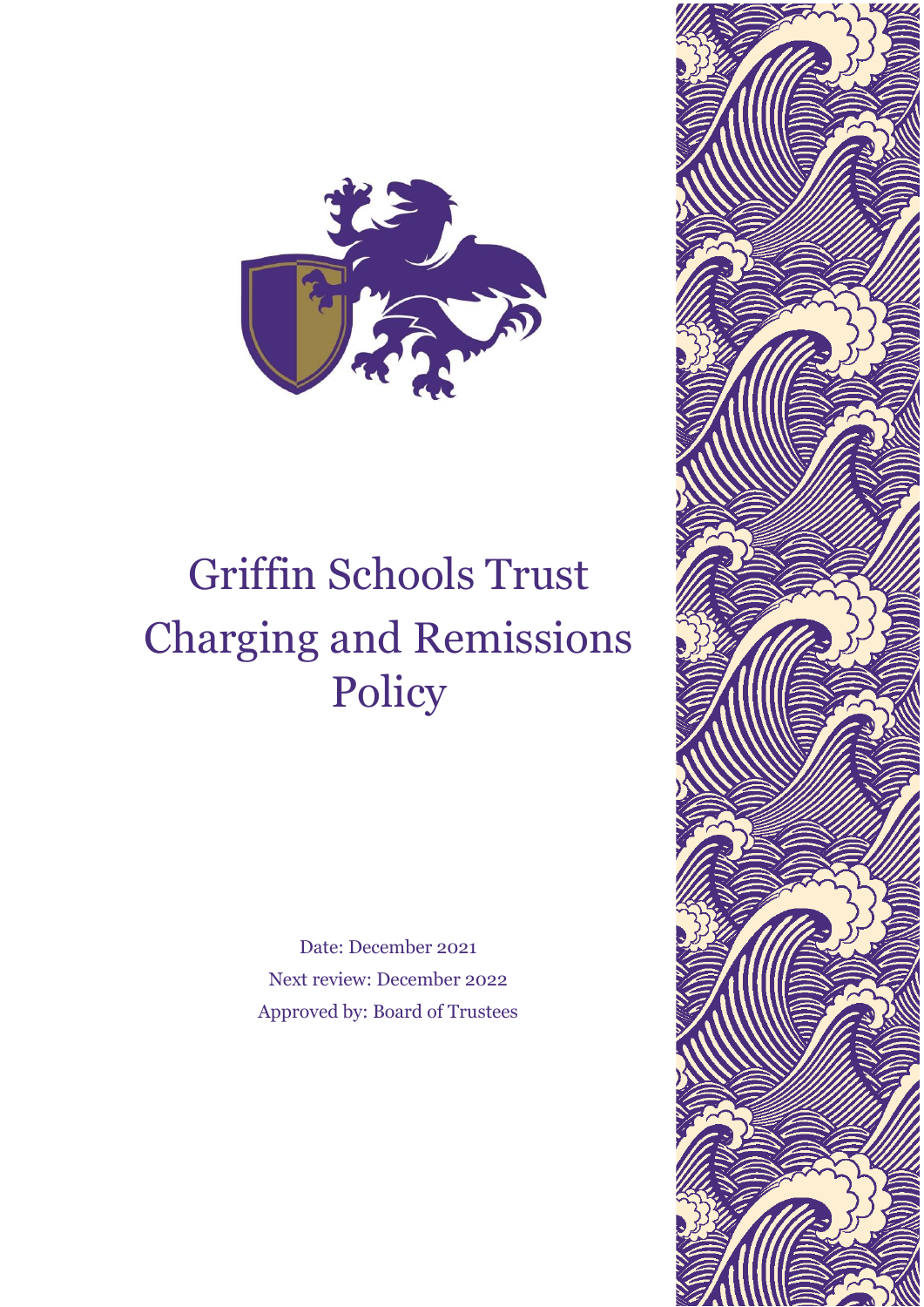

#### Contents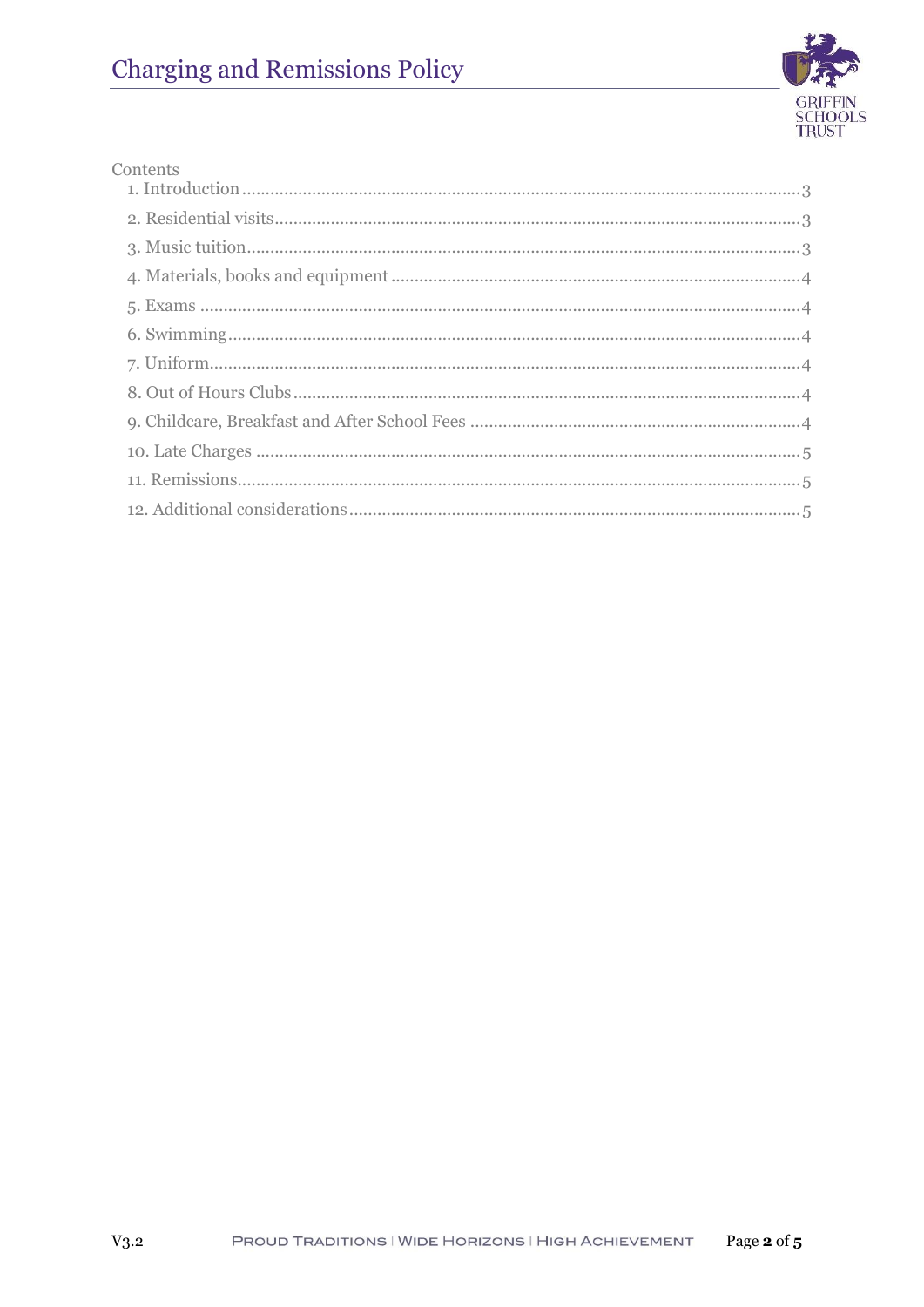

Griffin Schools Trust aims to recognise the uniqueness of each child and develop her/him to the full, regardless of gender, race, religion, social background or ability. The Trust's policy on charging for activities will aim to ensure that no child is excluded from an activity because of the inability or unwillingness to pay on the part of the parent/carer. Those activities for which a charge may be made are governed by the Education Act 1996.

# <span id="page-2-0"></span>**1. Introduction**

- 1.1 All education during school hours is free. We do not charge for any activity undertaken as part of the National Curriculum with the exception of individual or group music tuition.
- 1.2 When organising school trips or visits that enrich the curriculum and educational experiences of the children, the school invites parents to contribute to the cost of some trips. All contributions are voluntary and will be limited to the actual cost of the activity divided by the number of students participating.
- 1.3 If a parent wishes their child to take part in a school trip or event, but is unwilling or unable to make a voluntary contribution, we do allow the child to participate fully in the trip or activity. The school endeavours to pay the additional costs in order to support the visit. Parents have the right to know how each trip is funded. The school provides this information on request. Only the total of contributions will be presented. If insufficient funds are available to support the visit, parents will be notified of the cancellation.
- 1.4 This school may organise additional activities, which require voluntary contributions from parents. These activities are known as 'optional extras'. The list, which is not exhaustive, might include:
	- visits to museums
	- sporting activities that require transport activities
	- outdoor adventure activities
	- visits to the theatre
	- school trips abroad
	- musical events.

## <span id="page-2-1"></span>**2. Residential visits**

2.1 If the school organises a residential visit in school time that is to provide education directly related to the National Curriculum, we do not make and charge for the education or the travel expenses. However, we do make a charge to cover the costs of board and lodging.

## <span id="page-2-2"></span>**3. Music tuition**

3.1 All children study music as part of the normal school curriculum. We do not charge for this. There is a charge for individual or group music tuition if this is not part of the National Curriculum. The peripatetic music teachers teach individual or small group lessons. These are charged for according to cost.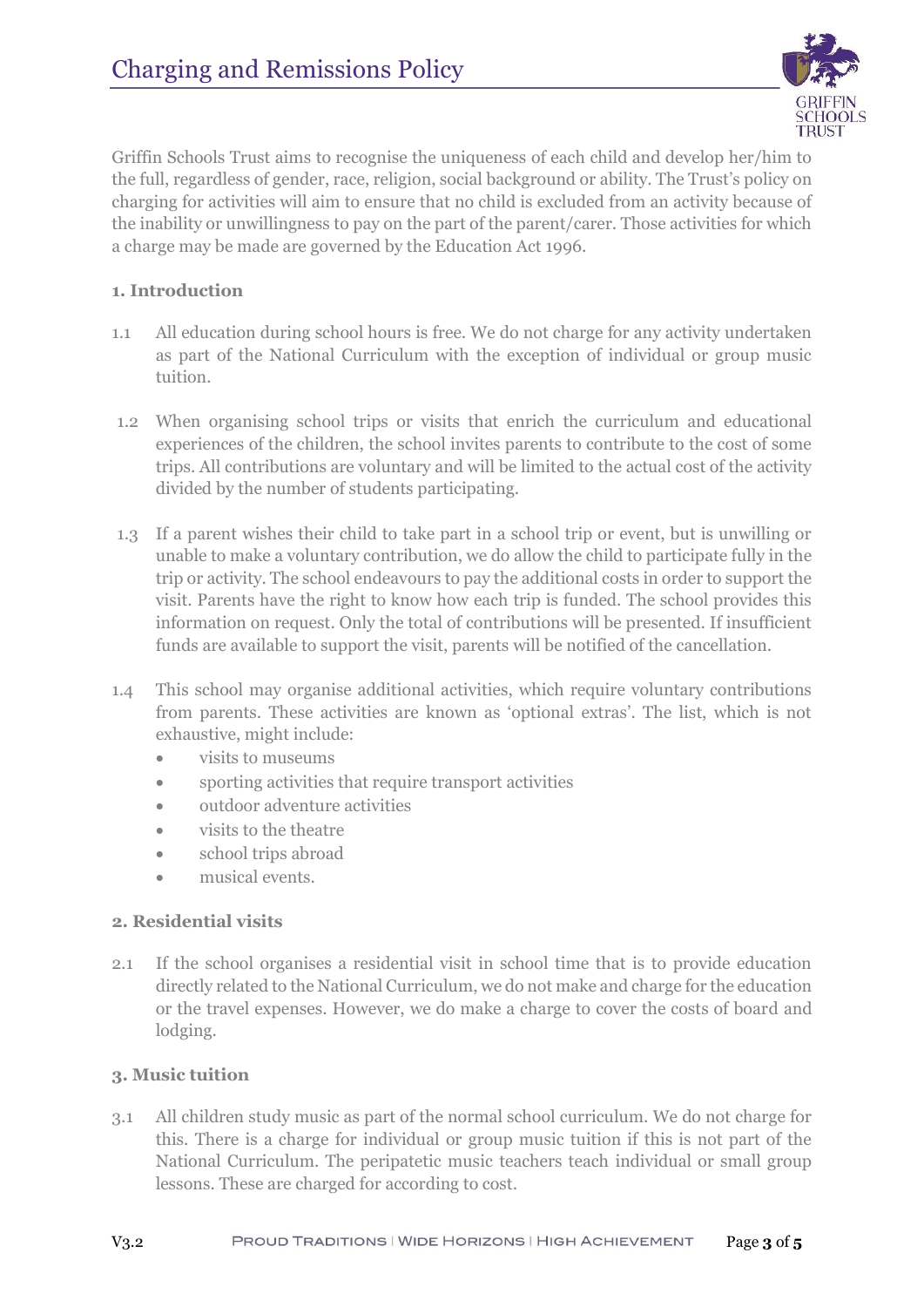

# <span id="page-3-0"></span>**4. Materials, books and equipment**

- 4.1 Text books and other materials are provided by the school. Charges may be made for any materials, books, instruments or equipment where a parent wishes their child to own them. If school materials or equipment is damaged, parents will be asked to pay for the cost of such damage.
- 4.2 Charges may be made for the materials or ingredients used in practical subjects, for instance technology subjects, providing the parent has indicated in advance the wish to have the final product. Alternatively parents may supply the materials themselves.

## <span id="page-3-1"></span>**5. Exams**

5.1 The costs of exam fees will be paid by the school. However, costs of preparing students for public examinations not prescribed in the regulations or for any other examinations outside of schools hours will not be covered. Also, resits of examinations where no further preparation has been provided by the school will not be paid by the school.

## <span id="page-3-2"></span>**6. Swimming**

6.1 The school organises swimming lessons for children in some year groups in Key Stage 2. We inform parents when these lessons are to take place, and the children are expected to participate. We may ask for a contribution from parents to ensure this swimming programme can be funded. Parents may be required to pay for any specific swimming certificates/badges.

## <span id="page-3-3"></span>**7. Uniform**

7.1 For details of uniform supplier and costs, please contact the school office directly.

## <span id="page-3-4"></span>**8. Out of Hours Clubs**

8.1 Griffin Schools Trust is dedicated to providing as many extra-curricular activities for its students as possible. The majority of these will involve little or no cost, but full details can be accessed with the school office. Access and costing of these clubs will be reviewed regularly to ensure as many children as possible can access them.

#### <span id="page-3-5"></span>**9. Childcare, Breakfast and After School Fees**

9.1 If your school has access to Child Care, Breakfast clubs and after school facilities, these will be chargeable. Please contact the school office for details, if this applies to your school.